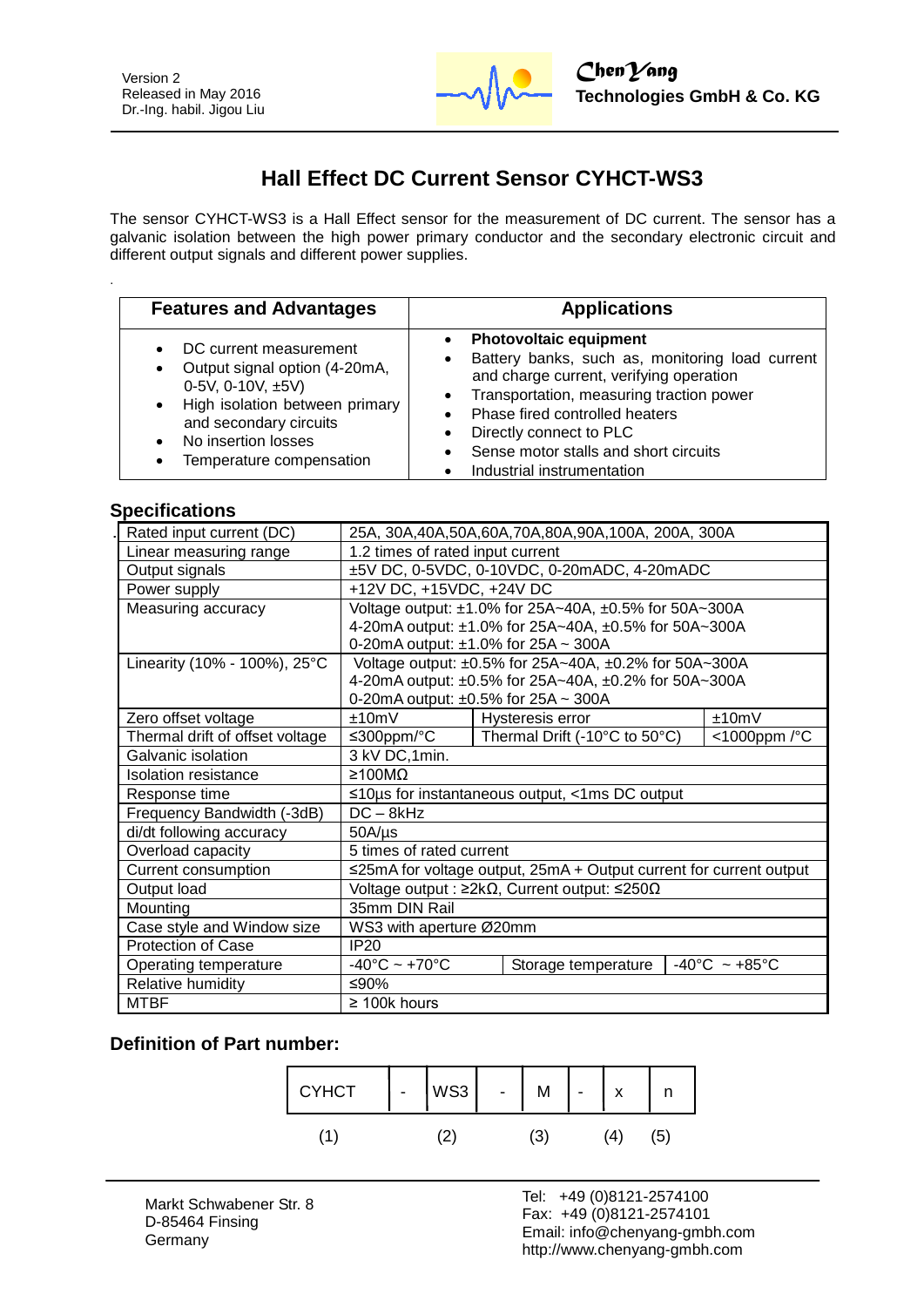Version 2 Released in May 2016 Dr.-Ing. habil. Jigou Liu



| (1)            | (2)           | (3)                                                                                                            | (4)                                                                                                           | (5)                                                |
|----------------|---------------|----------------------------------------------------------------------------------------------------------------|---------------------------------------------------------------------------------------------------------------|----------------------------------------------------|
| Series<br>name | Case<br>style | Rated Input current<br>$(M=U/B \, m)$                                                                          | Output signal                                                                                                 | Power supply                                       |
| <b>CYHCT</b>   | WS3           | $m = 25A$ , 30A, 40A,<br>50A,60A,70A,80A,90A,<br>100A, 200A, 300A<br>(other input current between<br>25A-300A) | $x=1$ : tracing voltage $\pm$ 5V DC<br>$x=3:0-5V$ DC<br>$x=4: 0-20mA DC$<br>$x=5: 4-20mADC$<br>$x=8:0-10V$ DC | $n=2: +12V$ DC<br>$n=3: +15V$ DC<br>$n=4: +24V$ DC |

U: unidirectional; B: bidirectional (please give U or B in the part number)

**Example 1:** CYHCT-WS3-U100A -34, Hall Effect DC Current sensor with Output signal: 0-5V DC Power supply: +24V DC Rated input current: 0-100A DC

**Example 2:** CYHCT-WS3-U100A -54, Hall Effect DC Current sensor with Output signal: 4-20mA DC Power supply: +24V DC Rated input current: 0-100A DC

## **DIMENSIONS (mm)**





Dimensions: 75mm x 83mm x 37mm, Aperture: Ø20 mm

## **CONNECTIONS**

The current carrying cable must pass through the window. The phase of output is the same as that of the current passing the window in the direction of the arrow indicated on the case.

Markt Schwabener Str. 8 D-85464 Finsing **Germany** 

Tel: +49 (0)8121-2574100 Fax: +49 (0)8121-2574101 Email: info@chenyang-gmbh.com http://www.chenyang-gmbh.com